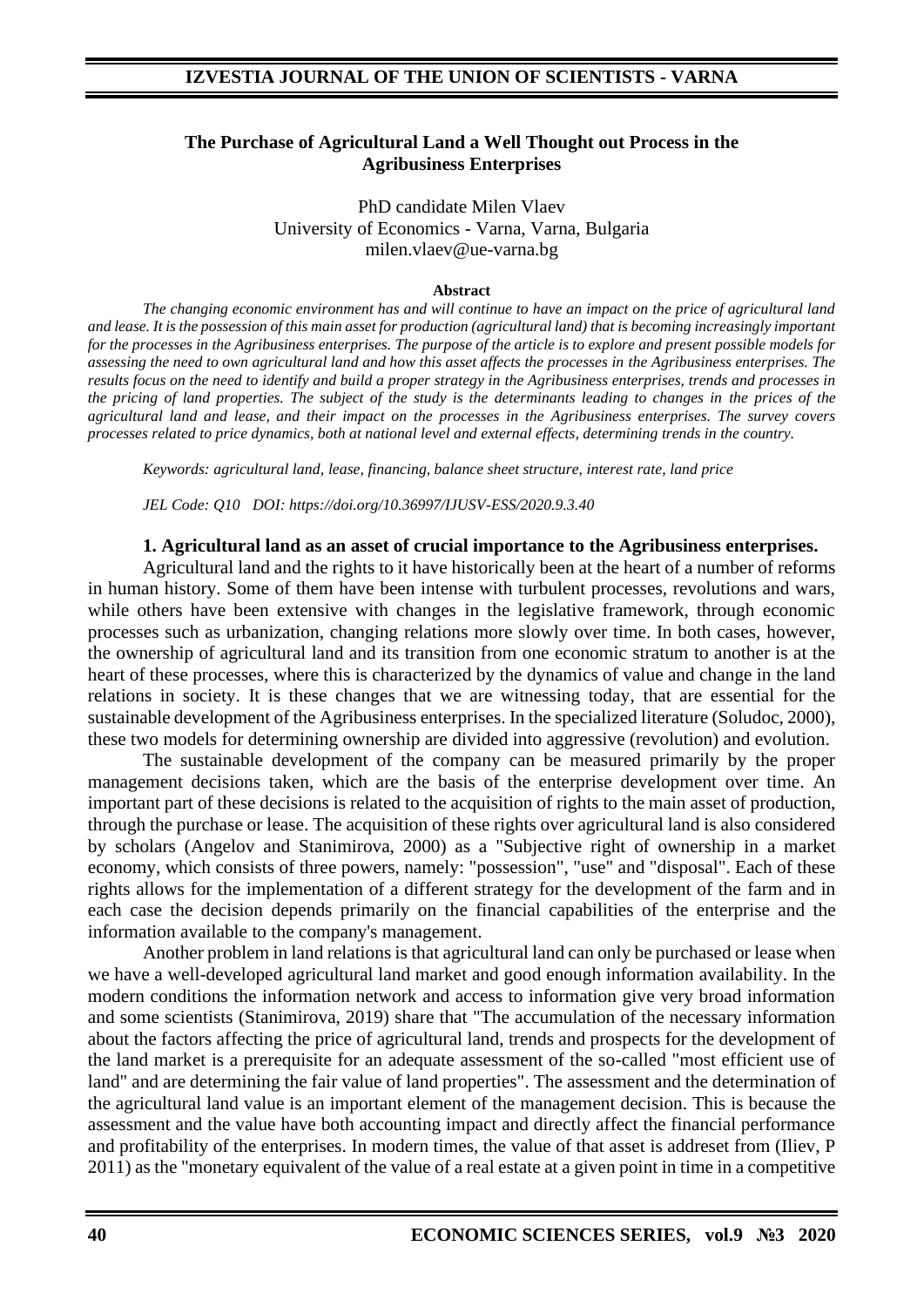market". This value also strongly affects the partnership relationships of Agricultural enterprises and their counterparties, financing institutions and public authorities. For this, it is essential to take decisions based on information located in the information space. Managers need to divided it generally into the following categories of factors:

Macroeconomic information that gives an insight on the macro framework including the following elements:

- Price of agricultural land and lease at a state level and in the European Union.
- Competitive advantages in the regions and at the state level, such as subsidies, subsidized production of raw materials and materials needed for production.
- Number of agricultural enterprises and structure of the agricultural industry.
- Legal and artificial barriers to the development of competition and the entry of external (international) capital.
- Applied tax and fiscal policy.
- The existence of a competitive capital market and a banking system.

Micro-economic information that gives an overview of the micro framework in the region concerned, including the following factors:

- The price of agricultural land in the area, region and country.
- The cost of agricultural land lease in the area, region and country.
- The number of transactions concluded over the years, whether they are increasing or decreasing.
- The way of permanent use of agricultural land.
- The categories of productive possibilities of soils which are divided on a scale from 1 to 10.
- The type of buyers and sellers of agricultural land in the region. Whether they are competitor agro enterprises, investment funds, independent investors.
- Whether agricultural land will be used to change status, turning it into urbanized areas or will continue to fulfil its purpose.
- The presence of a large number of agricultural enterprises in the region and increased competition.
- The specifics of the region, what kind of crops are grown intensive or extensive crops.
- The presence of a large number of owners of agricultural land who process it.
- The availability of natural features such as appropriate climatic conditions, the availability of water sources, the quality of agricultural land and the absence of pollutants.
- Proximity to large settlements, communication such as roads (water and land), electricity, gas is also an important element

In itself, the availability of information on these factors will not give the exact answer and is not a sufficient condition for proper decision-making. The information should be analysed, looked at from a different angle and the quality and comprehensiveness of the factors being analyzed needs to be assessed. In all cases, the individual factors should be dissected and the results must be considered separately and as a whole. The use of a consultant gives a different view and opportunity for a more in-depth analysis of the factors determining the value of the asset in a given period. Regarding to view of group of scientists (Turlakova and Stanimirova, 2006), "In recent years in Bulgaria the importance of consulting in the field of economic and business issues is growing. Unlikely managers do not have such experience as a consultant sensualists in different situations in the public and private sector, in large and small managers organizations, with different clients with different cultures and different business environments - from bureaucratic to innovative. " Decisions on the purchase or lease of agricultural land must be taken on the basis of awareness, analysis and, where appropriate, avoiding decisions based on rumors and emotional purchases.

Another important element for the sustainability of the company is to assess the need to lease or purchase agricultural land. This need must be included in the long-term strategic plans of the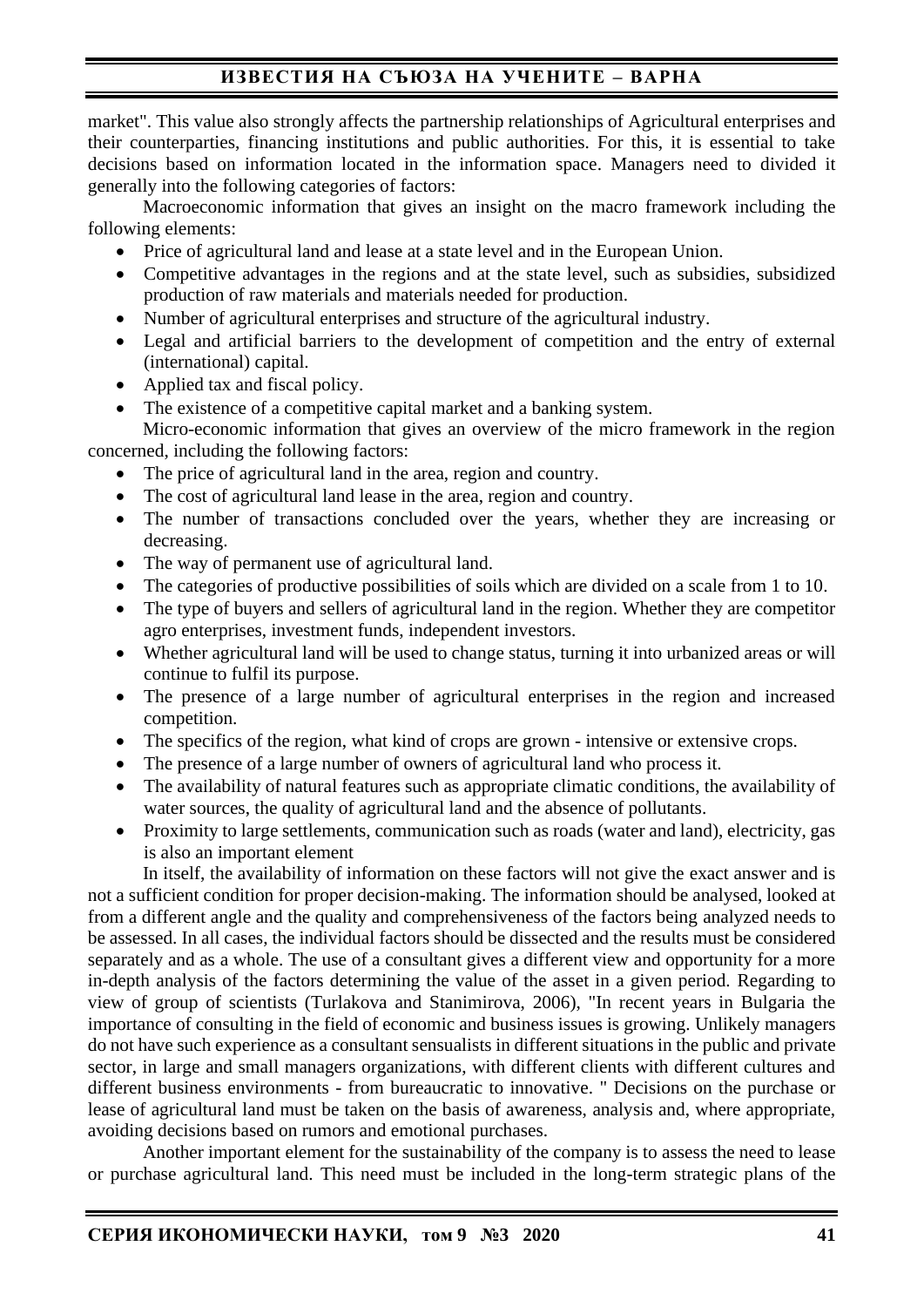# **IZVESTIA JOURNAL OF THE UNION OF SCIENTISTS - VARNA**

Agribusiness enterprise and deliver value in a way that does not require the allocation of additional resources. The economic significance of investing in the purchase or lease of agricultural land should meet several basic key requirements, which can be grouped according to the following criteria:

Production conditioning:

- Sufficient proximity of the asset to the main production, which does not entail unnecessary costs for fuels, transport time and depreciation of machinery.
- The asset may be included in the production in such a way as to enable it to be combined with other cultivated agricultural areas.
- Sufficiency of the asset, which allows it to be included in a separate production site.
- Use the asset in the production or ancillary activity. Economic conditioning:
- The asset should be acquired at a value that would allow it to be paid from the production produced by it.
- The paid value should not be above the market value determined at present.
- The asset should be purchased with free cash from the ordinary business of the Agricultural Enterprise and not from the working capital.
- The lease of an asset of agricultural land should be done with working capital. Financial conditioning
- The acquisition of an asset should be done with a long-term borrowed credit resource.
- The lease of an asset should be carried out with working capital financing.
- The price of the capital with which an asset is bought or leased should not be at a price that would turn the investment into a losing investment.

The requirements listed above apply to operating Agricultural Enterprises and do not include start-up companies, where other criteria for economic justification for the purchase or lease of agricultural land should be sought.

## **2. Methodology and experimental financial methods to choose one of alternative the purchase or lease of agricultural land.**

In all cases, the purchase or lease of agricultural land is made with capital, which may come from a different source, depending on the stage of development of the company. According to some authors, "Providing the necessary financial resource is a prerequisite for the successful functioning of any business. Unfortunately, the entrepreneurs in the agricultural field still do not have sufficient own funds to finance their activities." This statement is currently valid and is in full force for some groups of Agribusiness enterprises. This group of enterprises represent companies cultivating less than 20 hectares of agricultural land, which lack business formality, financial culture and sufficient collateral. These difficulties continue to have a negative impact on the access to bank financing. According to a study of Fi-compass survey and project calculations from 2019, the lack of investment (long-term) financing in the Agribusiness for Bulgaria is estimated in the range of EUR 157 Mio to EUR 492 Mio, according to Table 1 and two of the methodologies used, as a major part of this financial gap or 76% (EUR 119.9 Mio and EUR 374 Mio) is concentrated in small companies with arable land below 20 hectares. As can be seen from the attached study, medium and large Agribusiness enterprises do not encounter difficulties in providing capital, and from the calculations made, it is established that the shortage is estimated at 24% (EUR 117.9 Mio and EUR 38.3 Mio). This percentage, measured through the total bank loan portfolio (EUR 1 172 Mio) granted to Agribusiness enterprises, represents between 5 and 10% and it should be assumed that these are investment intentions, including investments in the purchase of machinery and construction of premises.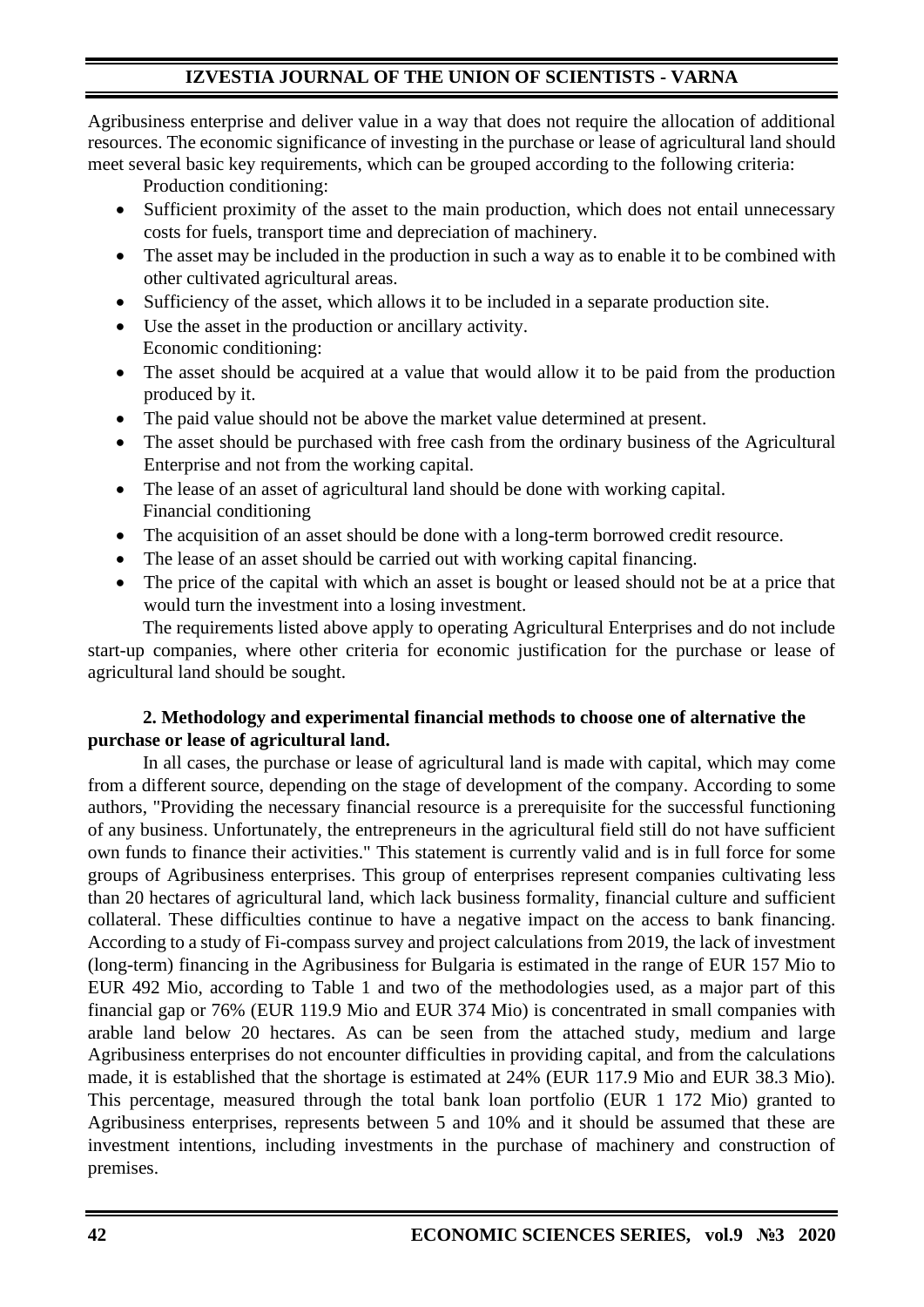|             |                    | <b>Total</b> | Short-<br>term<br>loans | Medium-<br>term<br>loans | Long-<br>term<br>loans | Credit<br>lines/bank<br>overdrafts |
|-------------|--------------------|--------------|-------------------------|--------------------------|------------------------|------------------------------------|
| Upper bound | Small-sized farms  | 633.6        | 46.0                    | 149.7                    | 374.0                  | 64.0                               |
|             | Medium-sized farms | 102.7        | 8.8                     | 21.6                     | 61.5                   | 10.7                               |
|             | Large-sized farms  | 126.7        | 13.2                    | 27.9                     | 56.4                   | 29.1                               |
|             | Total              | 863.0        | 68.0                    | 199.1                    | 492.0                  | 103.9                              |
|             | Small-sized farms  | 213.3        | 17.2                    | 55.6                     | 119.9                  | 19.6                               |
| Lower bound | Medium-sized farms | 34.3         | 3.3                     | 8.0                      | 19.7                   | 3.3                                |
|             | Large-sized farms  | 42.3         | 5.0                     | 10.4                     | 18.1                   | 8.9                                |
|             | Total              | 289.0        | 25.5                    | 74.0                     | 157.7                  | 31.8                               |

|  |  | Table 1. Financing gap by farm size in the agriculture sector in 2017, EUR million |  |  |
|--|--|------------------------------------------------------------------------------------|--|--|
|  |  |                                                                                    |  |  |
|  |  |                                                                                    |  |  |
|  |  |                                                                                    |  |  |

The purchase of agricultural land in recent years in Bulgaria has become a good investment for the Agricultural enterprises due to several factors affecting the value of agricultural land and lease, namely:

- The increasing amount of subsidies per hectare area thanks to direct payments and RDPs.
- The consolidation of farmers who are beginning to have easier access to capital.
- The increasing profitability of grain producers due to increased productivity and favorable price levels on the international cereal markets.
- The trend toward decrease in the interest rate levels on the bank loans provided, supporting the demand for agricultural land and increased lease.

The purchase of agricultural land with a bank loan began to make much more serious economic sense than paying a lease, and a large part of the Agribusiness companies started looking for bank financing, preferring to invest bank loan capital in the purchase as an alternative to lease. As can be seen from the Graph 1, the percentage change in the interest rate levels relative to the paid presenting of lease is equalized in 2015, and after this point the acquisition of agricultural land by means of a loan is much more appropriate without including the main factor, the increasing price of agricultural land. Competition in the purchase of agricultural land will continue to intensify due to the current trends of consolidation of companies in the agribusiness sector in Bulgaria and European Union. Small group of large companies will continue to put pressure on the market by purchasing agricultural land suported by their profitability and easy access to financially bank capital. According to the study of the structure of agricultural holdings in 2016, only 3% from agricultural producers cumulated 70% from total output in Bulgaria.



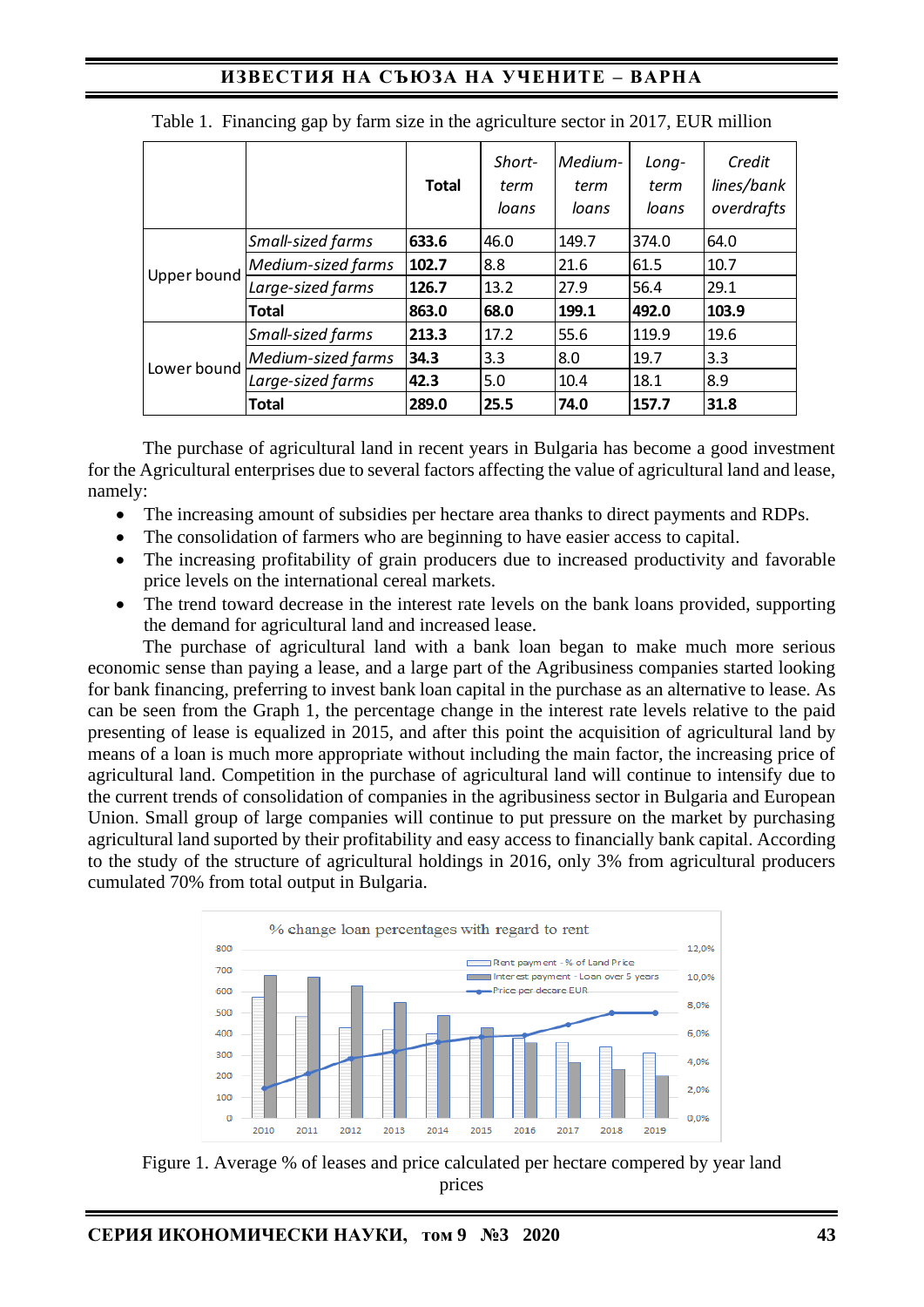## **IZVESTIA JOURNAL OF THE UNION OF SCIENTISTS - VARNA**

These three variables have created a phenomenon in the recent years leading to a decrease in the supply of agricultural land, with the price of agricultural land catching up with the average European prices and the lease price approaching some of the highest values in the EU. However, during Eurostat News release from 21 mart 2018 and statistic data by Eurostat, land prices in the European Union remain vary considerably between and within Member States. Not all land is owned by the farmer working the land. Many farmers rent their land, as either a short- or long-term business decision. The cost of renting land is another factor that farmers have to absorb in their business. Mirroring the variation in arable land prices, annual rental prices of one hectare of agricultural land (arable or permanent grassland) also vary starkly between Member States and regions within Member States.



Figure 2. Land and Lease prices EU - 2018 year

As can be seen from the graph, it is clear that the Agribusiness enterprises would have difficulties in several areas while maintaining the trend of high lease price and price per hectare of agricultural land, namely:

- High lease and prices of agricultural land in Bulgaria will continue to be a barrier to the entry of new agricultural enterprises into the sector.
- High leases make Agricultural enterprises very dependent on their own agricultural land.
- The profitability of companies with a larger share of their own agricultural land will make these companies much more competitive than those that do not have their own.
- Agribusiness companies that do not own their own agricultural land will be less profitable in years with poor climatic conditions.
- The purchase of agricultural land with a loan will continue to be economically feasible.

The continued investment in agricultural land by Agricultural enterprises as a result of the above favorable factors confronts businesses with a number of issues related to the value of the lease paid and the price of land. Farmers will increasingly face the dilemma of whether to invest in the purchase of agricultural land, which they will repay in future, or to pay a high price for the right to use the asset.

## **3. Results and discussion**

In general, the calculations in this direction show that it should be possible to repay the present value of the money invested over a given period of time. The calculation model will go through the average yield and selling price, considering the future interest payments.

Example: We assume that 5.5 tons of wheat are produced from 1 hectare of agricultural land in a good year. The average price per ton of wheat is around 150 euros per ton. The income of 1 hectare is equal to 995 euros per 1 hectare. Subsidy from the European Union is within 160 levs per hectare. The total income of 1 hectare is 1 100 euros.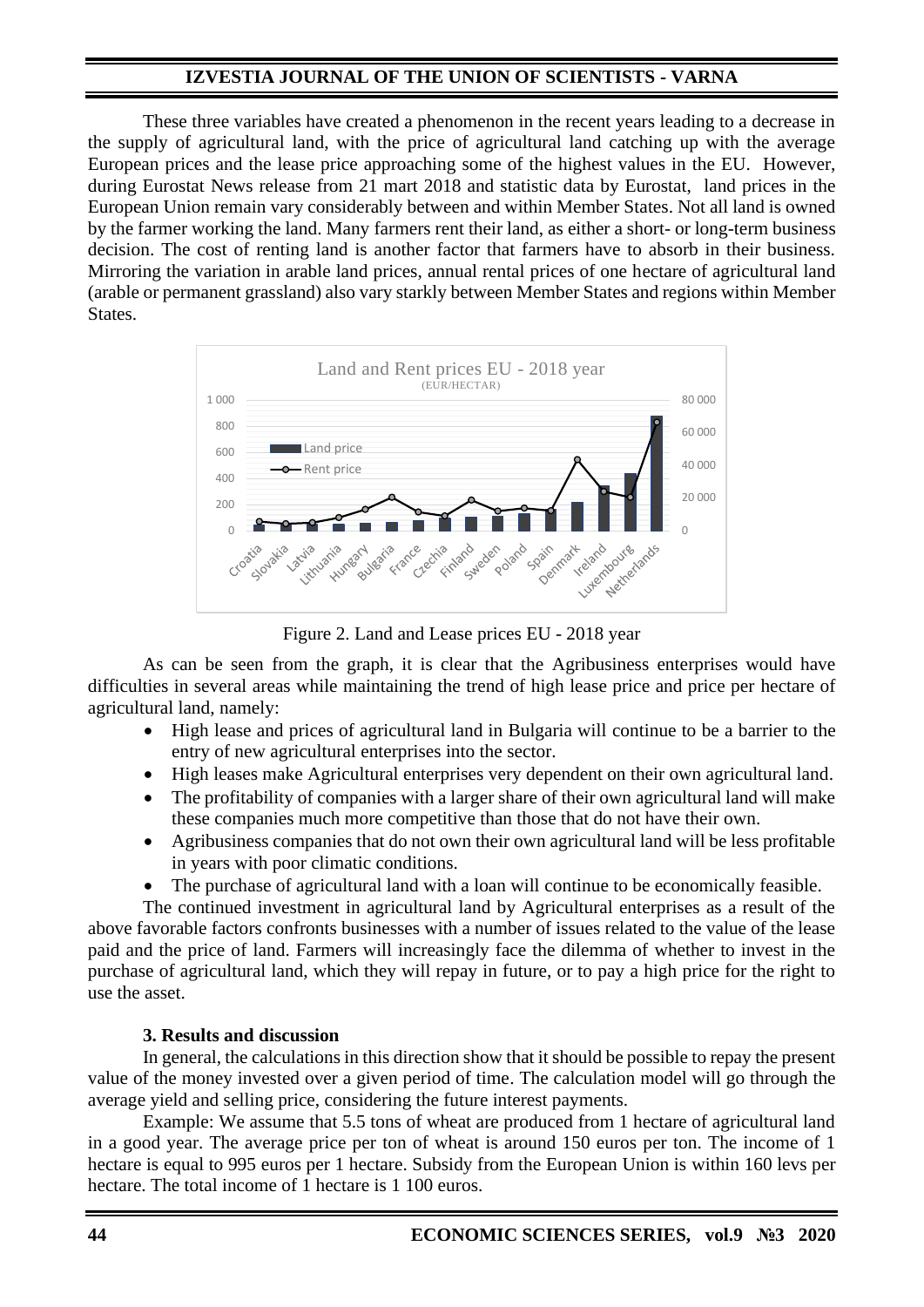The net profit per hectare per year is an average of 250 euros according to expert estimates. The calculations show that the average price of agricultural land is about EUR 5000 per hectare in Bulgaria and the investment can be repaid over a period of 20 years.

| Years                            | 2010   | 2011   | 2012  | 2013    | 2014    | 2015    | 2016    | 2017    | 2018    | 2019    |
|----------------------------------|--------|--------|-------|---------|---------|---------|---------|---------|---------|---------|
| Price per hectar EUR             | 1395   | 2065   | 2780  | 3 1 0 5 | 3 5 4 0 | 3805    | 3850    | 4350    | 4 9 0 0 | 5 2 6 5 |
| Rent per hectar EUR              | 120    | 150    | 180   | 195     | 213     | 222     | 220     | 235     | 250     | 245     |
| Investmants per 10 hectars - EUR | 13 950 | 20 650 | 27800 | 31050   | 35 400  | 38050   | 38 500  | 43 500  | 49 000  | 52 650  |
| Average Interest rate            | 10.2%  | 10.0%  | 9.4%  | 8.3%    | 7,3%    | 6,5%    | 5.4%    | 4.0%    | 3,5%    | 3,0%    |
| Interest payments to 2010        | 1423   | 1395   | 1315  | 1 154   | 1021    | 905     | 751     | 561     | 494     | 421     |
| Interest payments YoYi(t-1)      | 1423   | 1395   | 1947  | 2 2 9 9 | 2 2 7 3 | 2 2 9 7 | 2047    | 1548    | 1540    | 1480    |
| Rent peyment                     | 1 200  | 1500   | 1800  | 1950    | 2 1 3 4 | 2 2 2 0 | 2 2 0 0 | 2 3 5 0 | 2500    | 2450    |

Table 2. Historical business model for comparing the acquisition of agricultural land with credit or lease payments

In this case, there are basically two alternatives for farmers to finance the purchase of agricultural land - with their own funds and through the use of borrowed bank loan capital. Each of these two options has its advantages and disadvantages. Considering the acquisition of agricultural land with own funds, we should keep in mind that such an investment is limited primarily by two main factors. The accumulated capital from realized profits over the years and by the potential of the company to realize a profit, which will ensure the investment program of the company. An important economic feature is that long-term investments are not to be made with a short-term borrowed capital, i.e. not to direct working capital into investments, which at some point will confront companies with a problem with facilitating the production activity.

A common practice of the Agribusiness enterprises is to finance the purchase of agricultural land with short-term loans, which distorts the balance sheet structure of the enterprises and complicates the process of providing production with the necessary capital. In these cases, commercial financing from suppliers of raw materials is used, as well as pre-sales of products. This indirectly increases the cost of investments and further deteriorates the financial performance of the Agribusiness enterprises, leading to the inability of the company to obtain the best conditions in the process of negotiating terms for commercial and financial transactions.

To finance the investments in agricultural land, the Agribusiness enterprises should adhere to the rule that investments should be made with the available financial resources accumulated from the companies' profits. In this regard, we can derive a formula that shows the company's ability to purchase agricultural land with profits without disrupting and jeopardizing other business processes. The formula shows cumulatively how much agricultural land can be purchased, based on the company's profit per hectare.

 $W = ((P*N)/M)*G + D$ 

- W Possible purchased new hectares
- P Total arable land in hectares
- N The net profit of the enterprise per hectare
- M The price per hectare in the region
- G **–** Years to pay off
- D Reserves from previous years.

The effect of the investment will be mainly from the saved funds from leases of the newly purchased agricultural land. This effect should be measured and considered as a possible buffer to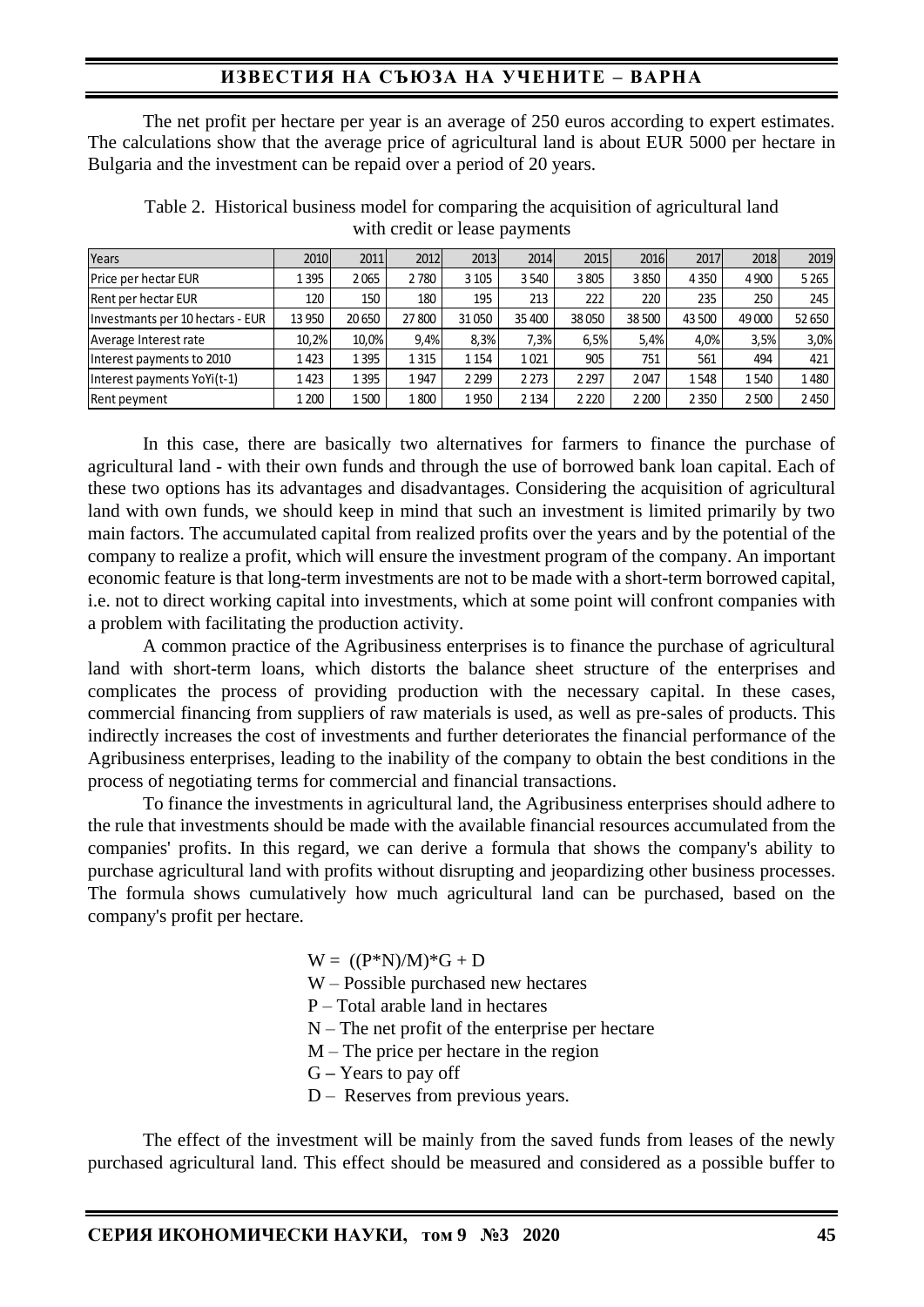cover other investment costs. The applied model can be upgraded with the growth rate of agricultural land, based on a historical approach. The model in this case would look like this, where:

> $L=$   $(W^*R1^*G)^*I^{\wedge}G$  $L$  – the effect of the investment W – newly purchased agricultural land in hectares R1 – average lease of arable areas per hectare  $G$  – the years of investment  $I^{\wedge}G$  – the effect of the inflation rate.

The application of this approach is suitable for Agribusiness companies, which invest gradually each year in the purchase of small shares, developing extensively without taking additional risks and not using bank loans.

The second option is the purchase of agricultural land with a bank loan, which is applied by Agribusiness enterprises with a strategy for intensive business development. For this option, it should be borne in mind that it is characterized by the payment of interest on the value of the loan and selfparticipation within 20% of the investment. In this case, the investment can be depreciated over a long period of time, allowing for larger investments in agricultural land. Interest paid on capital should be considered here also as an alternative to the lease paid. In all cases, the repayment of the investment over time has several assumptions, such as the profit per hectare that the investment can bring over time, the amount of the self-participation and the term for which the investment loan will be repaid. The effect of the investment calculated as saved future lease costs may also be included in the calculations when the difference between the estimated interest payments in absolute terms is less than the future lease. The model may also include an expected future increase in the price of purchased agricultural land at a rate of inflation or a rate of historical increase in the price of agricultural land. All other things being equal, where the interest payments equate to lease paid, the profits should not be burdened to the extent that they do not allow other investments or contingencies to be covered.

Measuring the purchase of agricultural land must also go through an assessment of the possibility of the alternative that comes with the lease of agricultural land. Here we must take the disadvantages and advantages provided by leasing agricultural land. Here we must take into account the disadvantages and advantages provided by the leasing of agricultural land. As can be seen from the model, at any time when the price of agricultural land increases, the interest rate compensates for the difference only in cases where it is below 5%. Currently, in large transactions, some banks offer interest rate hedging tools that allow managers to eliminate one of the unknowns in the equation when buying agricultural land.

However historically, if this rate of increase in the price of agricultural land and lease payments continue in the future, the equalization of the lease payment with the interest paid will takes places not late by the third year at the latest.

### **Conclusion**

The purchase of agricultural land will continue to be an important factor in the future for the profitability of the Agribusiness enterprises. Making management decisions for leasing, intensive or extensive increase of agricultural land is directly related to the long-term business development strategy. These decisions must be made carefully after analyzing a number of factors that affect the value of the price or lease of agricultural land. Timely decisions, with the proper long-term strategy of the company, allow the business to be much more sustainable over time. The agricultural land will continue to be crucial for the sector and the profitability of each individual company and its role will continue in the future. In conclusion, we should summarize that the purchase of land should not be a